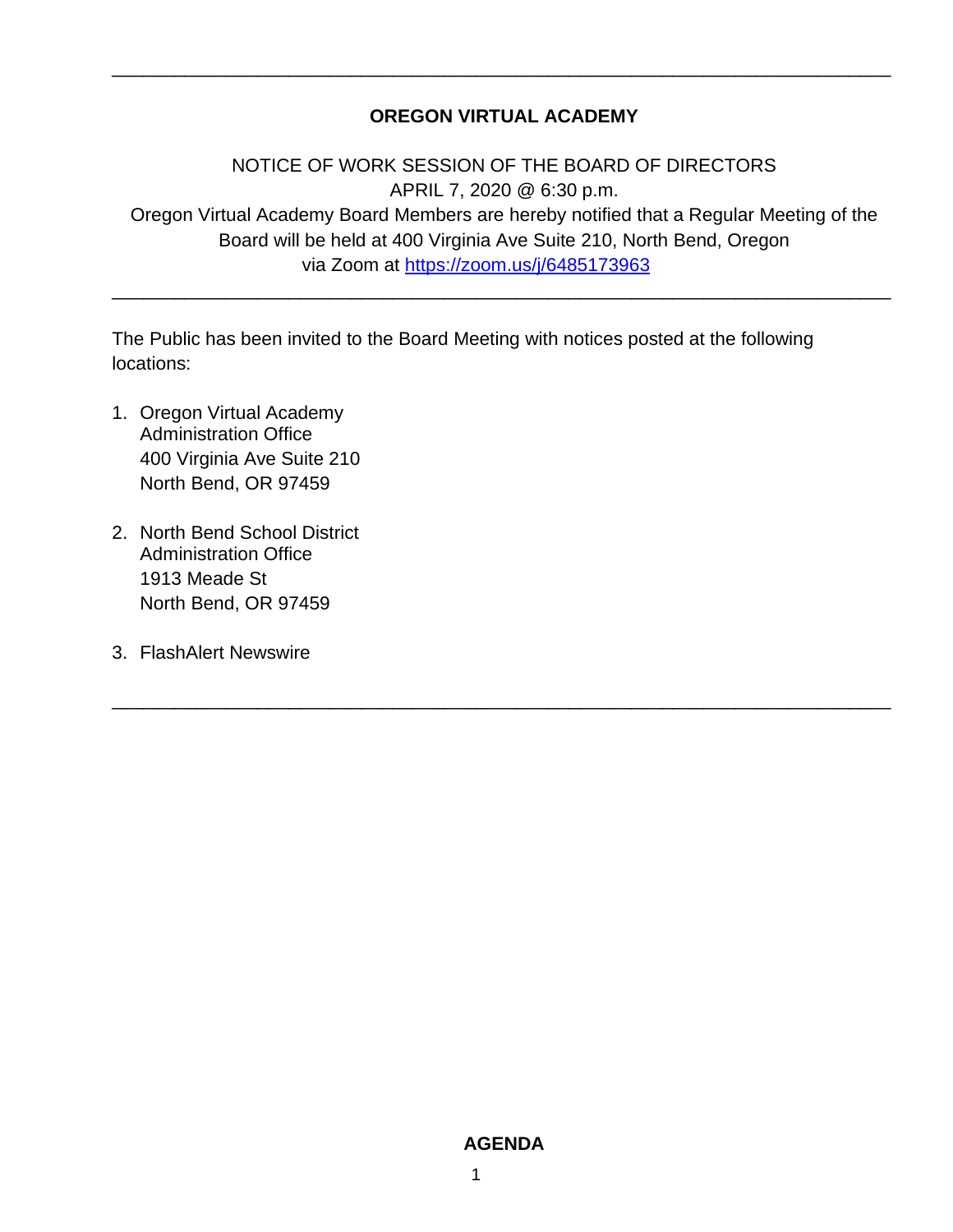## **WORK SESSIONA AGENDA**

# **BOARD OF DIRECTORS OREGON VIRTUAL ACADEMY**

**Tuesday, April 7, 2020 6:30 p.m.** ORVA Office 400 Virginia Ave Suite 210 North Bend, OR 97459

# **INSTRUCTIONS FOR PRESENTATIONS TO THE BOARD BY PARENTS AND CITIZENS**

The Oregon Virtual Academy welcomes your participation at the School's Board meetings. The purpose of a public meeting of the Board of Directors is to conduct the affairs of the School in public. We are pleased that you are in attendance and hope that you will visit these meetings often. Your participation assures us of continuing community interest in our School. To assist you in the ease of speaking/participating in our meetings, the following guidelines are provided.

- 1. Agendas are available to all audience members at the door to the meeting or by requesting the agenda from School Officials (541-751-8060).
- 2. The "Public Comment" portion is set aside for members of the audience to raise issues that are not specifically on the agenda. These presentations are limited to three (3) minutes and total time allotted to non-agenda items will not exceed fifteen (15) minutes. The Board may give direction to staff to respond to your concern or you may be offered the option of returning with a citizen-requested item.
- 3. When addressing the Board, speakers are requested to stand, to state their name and address, and to adhere to the time limits set forth.
- 4. Citizens may request that a topic related to school business be placed on a future agenda by submitting a written request at least seventy-two (72) hours in advance of any regular meeting. Once such an item is properly placed on the agenda, the Board can respond, interact, and act upon the item.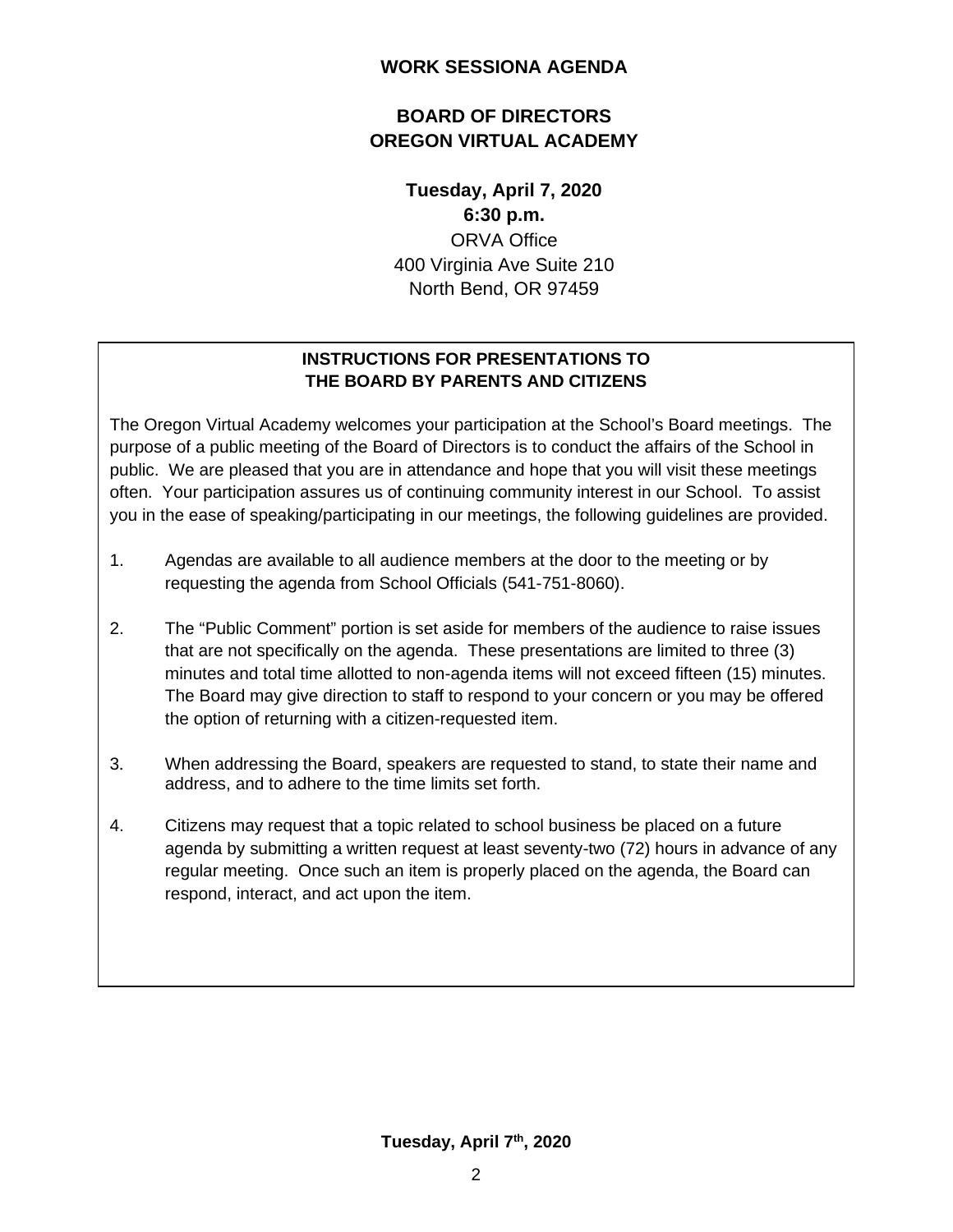## **Board of Directors Work Session Agenda**

### **I. PRELIMINARY**

#### **A. Call to order**

**B. Roll call**

| <b>Member</b>           | <b>Title</b> | <b>Term</b> | Present | <b>Absent</b> | <b>In</b> | Out |
|-------------------------|--------------|-------------|---------|---------------|-----------|-----|
| Barry Jahn              | Chair        | 2017-2020   |         |               |           |     |
| Myk Herndon             | Treasurer    | 2019-2021   |         |               |           |     |
| Bryan Hatzenbihler      | Vice Chair   | 2017-2020   |         |               |           |     |
| Paul Tannahill          | Secretary    | 2019-2021   |         |               |           |     |
| Tim Geoghegan           | Member       | 2019-2021   |         |               |           |     |
| <b>Franklin Roberts</b> | Member       | 2016-2019   |         |               |           |     |
| Reta Doland             | Member       | 2016-2019   |         |               |           |     |

#### **C. Approval of Agenda**

#### **II. COMMUNICATION**

#### **A. Public Comments**

*No individual comment shall be for more than three (3) minutes and the total time for this purpose shall not exceed fifteen (15) minutes. Board members may respond to comments however no action can be taken. The Board may give direction to staff following comment.*

#### **B. ED Updates**

- a. Coronavirus Update:
	- i. Communication[: https://sites.google.com/view/orvacommunity/covid-19-information](https://sites.google.com/view/orvacommunity/covid-19-information)
		- 1. What we know, what we do not know
	- ii. Employee Support: key considerations and actions being taken
	- iii. Student Engagement and Progress: reflecting on academic trends
	- iv. Shift in Instructional Focus: Shifting from leveled instruction, to a greater focus on performance on learning standards and individual learning needs
	- v. Families First Leave Policy: Guidance provided by Matt Lowe and distributed to staff immediately
- b. Update on **[ED self-assessment](https://docs.google.com/document/d/1ot9OUNgIvDfV9CdWk_fU38kgI23RWyZ7BycTBNxk5Lw/edit?usp=sharing)** (due April 1st). Consider *move* to postpone (Barry's suggestion)
- c. Landlord response to request to modify term of lease
	- i. Review of response options
- d. (Update) GPS phase 1 report (what's transpired since the last report)
- e. Update: Preparing Insurance Renewal Application and outlining renewal process
- f. Update from PTO Plan Review Sub Committee
- g. Executive Director Recommendations and Administrative Team Input
- h. Federal Holidays: As prescribed by Board Approved School Calendar
- i. Certificated Category limited to Licensed General and Special Education Roles
- j. Add language specifying that this employee group is off 5 days after students and returns 10 days after students
- k. FST and Counselor teams moved to the vacation accrual plan with classified and Administrative Staff
- l. Executive Director Recommendation: Create and Accrual rate specific to Counselors in between Classified and Administrative
- m. Leadership Team Recommendation: Specify that FST, Counselors and Admin get Spring Break off, ensure that FST and Counseling teams go into July 1 with an appropriate amount of vacation time as they switch to the accrual based vacation plan
- n. Process for staffing recommendations for School Year 2020-2021

#### **C. General Board Reports and Updates**

- a. Financial Report (Myk, 2020-21 budget based on input from Nick, Craig, Mary).
- b. First Pass Budget
- c. Salary Schedule Project
- d. Implications of COVID 19 ODE Guidance on School Funding
- e. Board Calendar update with relevant information.